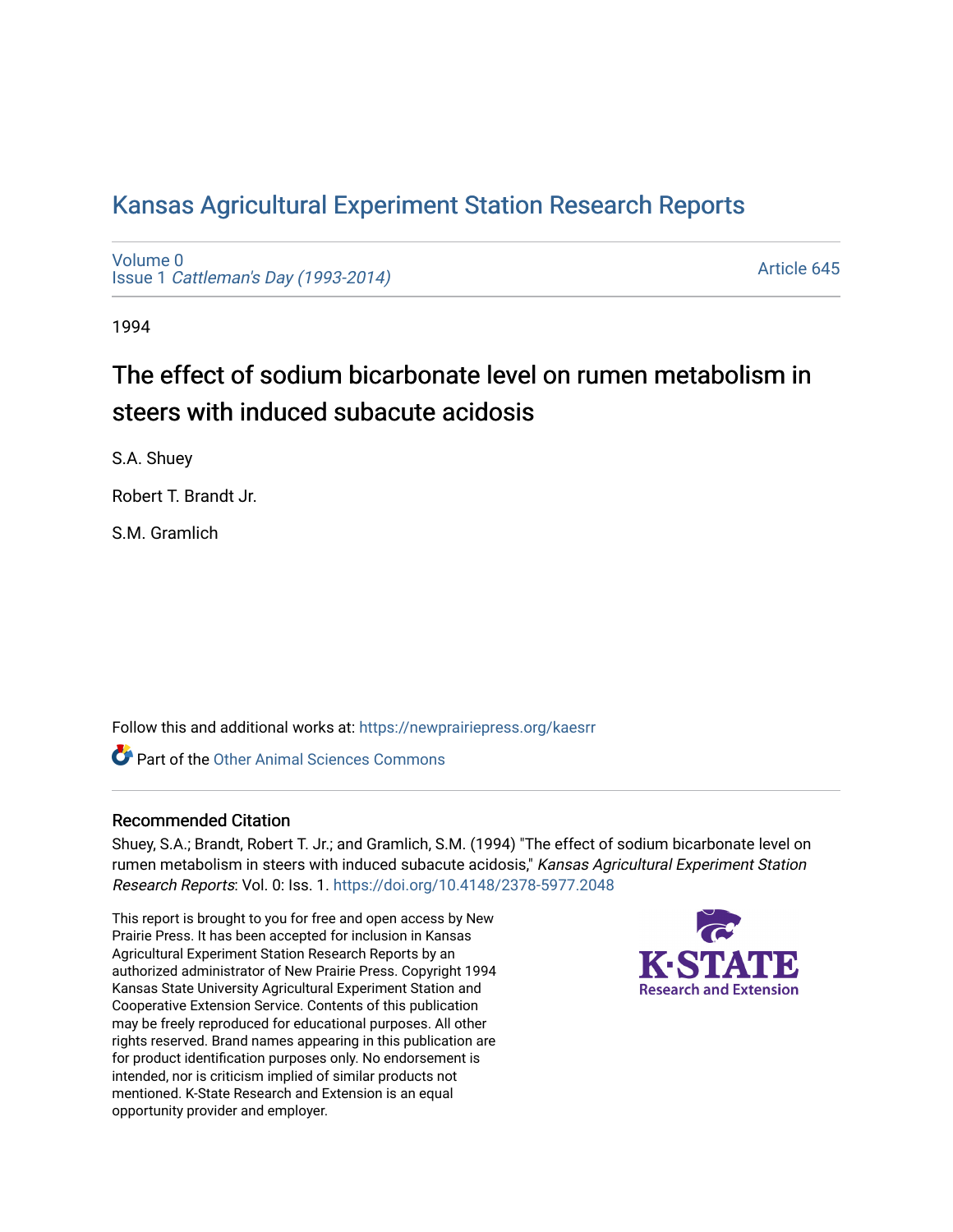### The effect of sodium bicarbonate level on rumen metabolism in steers with induced subacute acidosis

#### **Abstract**

Sodium bicarbonate at 1 or 2% of dry matter intake was evaluated as a means of alleviating subacute acidosis, using six fistulated Holstein steers in a controlled acidosis challenge model. Steers were feed challenged by withholding an evening feeding and then feeding 2.5% of BW for two consecutive mornings. Postchallenge rumen pH for control steers (no sodium bicarbonate) was lower (P<.05) than for steers fed either 1% or 2% sodium bicarbonate, which were similar to each other. Hours below pH 5.6 were less (P<.01) postchallenge for steers fed sodium bicarbonate and w ere similar between the 1 and 2% levels. Although sodium bicarbonate reduced ruminal pH hours below 5.6, it did not appear to alter concentrations of volatile fatty acids or lactate in acidotic steers. Sodium bicarbonate appears to be beneficial in managing subacute acidosis in situations where wide intake fluctuations are common or expected.

#### Keywords

Cattlemen's Day, 1994; Kansas Agricultural Experiment Station contribution; no. 94-373-S; Report of progress (Kansas State University. Agricultural Experiment Station and Cooperative Extension Service); 704; Beef; Cattle; Sodium bicarbonate; Rumen pH; Acidosis

#### Creative Commons License



This work is licensed under a [Creative Commons Attribution 4.0 License](https://creativecommons.org/licenses/by/4.0/).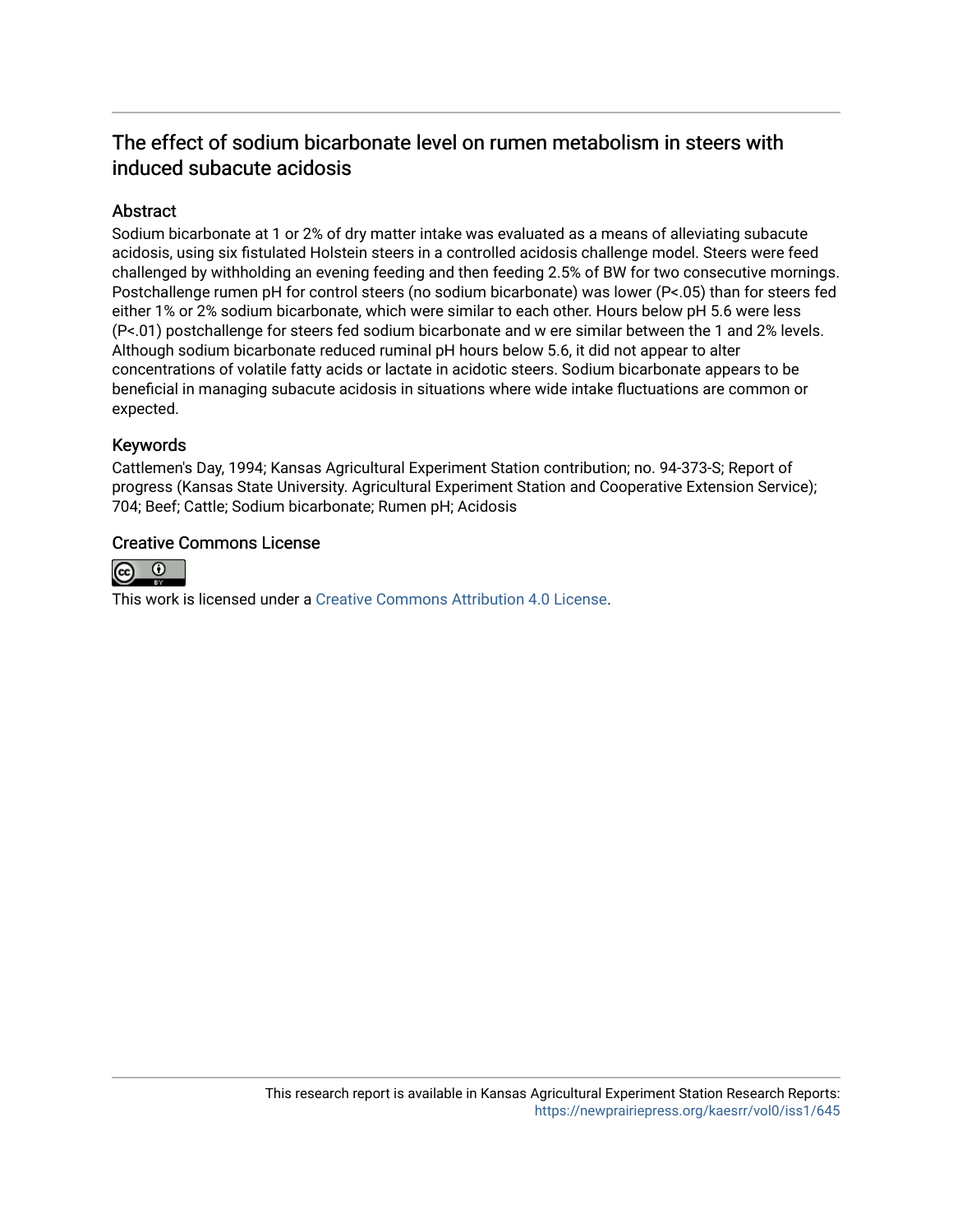#### **THE EFFECT OF SODIUM BICARBONATE LEVEL ON RUMEN METABOLISM IN STEERS WITH INDUCED SUBACUTE ACIDOSIS**

*S. A. Shuey, R. T. Brandt, Jr., and S. M. Gramlich*

#### **Summary**

Sodium bicarbonate at 1 or 2% of dry matter intake was evaluated as a means of alleviating subacute acidosis, using six fistulated Holstein steers in a controlled acidosis challenge model. Steers were feed challenged by withholding an evening feeding and then feeding 2.5% of BW for two consecutive mornings. Postchallenge rumen pH for control steers (no sodiu m bicarbonate) was lower (P<.05) than for steers fed either 1% or 2% sodium bicarbonate, which were similar to each other. Hours below pH 5.6 were less (P<.01) postcha llenge for steers fed sodium bicarbonate and w ere similar between the 1 and 2% levels. Although sodium bicarbonate reduced ruminal pH hours below 5.6, it did not appear to alter concentrations of volatile fatty acids or lactate in acidotic steers. Sodium bicarbonate appears to be beneficial in managing subacute acidosis in situations where wide intake fluctuations are common or expected.

(Key Words: Cattle, Sodium Bicarbonate, Rumen pH, Acidosis.)

#### **Introduction**

Conditions that cause fluctuations in intake, such as changes in weather or mechanical breakdown, can produce subacute acidosis, reduce finishing cattle performance, and increase cost of gain, even though the cattle are not visibly ill. Sodium bicarbonate (Bicarb) is sometimes included in finishing rations, because of its acid neutralizing characteristics, to prevent acidosis. In a controlled situation, we interrupted normal feed intake patterns and followed this by

rapid compensatory consumption to evaluate the potential of sodium bicarbonate to alleviate induced sub-acute acidosis.

#### **Experimental Procedures**

Six ruminally fistulated Holstein steers (1050 lbs) were adapted to a high grain diet; randomly allotted within a replicated  $3 \times 3$ Latin square; and fed a corn-based finishing diet at 2% of BW/day, unsupplemented or supplemented with 1 or 2% of Bicarb (dry basis). The basal diet contained 80% rolled corn, 10% chopped alfalfa hay, 8% supplement, and 2% molasses. Allotted amounts of Bicarb were mixed with the basal ration at feeding time. The basa l diet in this study contained 12% crude pr otein, .59% Ca, and .30% P. Each 16-day period consisted of a 10-day treatment adaptation (1% of BW fed at 8 a.m. and 8 p.m.); a fasting period (no feed at the 8 p.m. feeding on day 11); consecutive feeding challenges on days 12 and 13 (1.5% of BW in a bunk plus 1% of BW via rumen fistula 1.5 hours after bunk offering; 8 a.m. feeding); and an intake recovery period in which the f e eding schedule returned to the prechallenge regimen. Any feed uneaten at 1.5 hours postfeeding on the challenge days was given via the rumen fistula. Feed refusals were weighed and discarded each day prior to the 8 a.m. feeding. At the beginning of each period, steers were inoculated with 1 liter of ruminal fluid from a common donor. Ruminal samples were obtained (postfeeding) at 0, 3, 6, 9, 12 hours (day 10); 3, 6, 9, 12, 18, 24 hours (days 12 and 13); and 12 and 24 hours after the a.m. feeding on days 14-16. Ruminal samples were analyzed for pH and